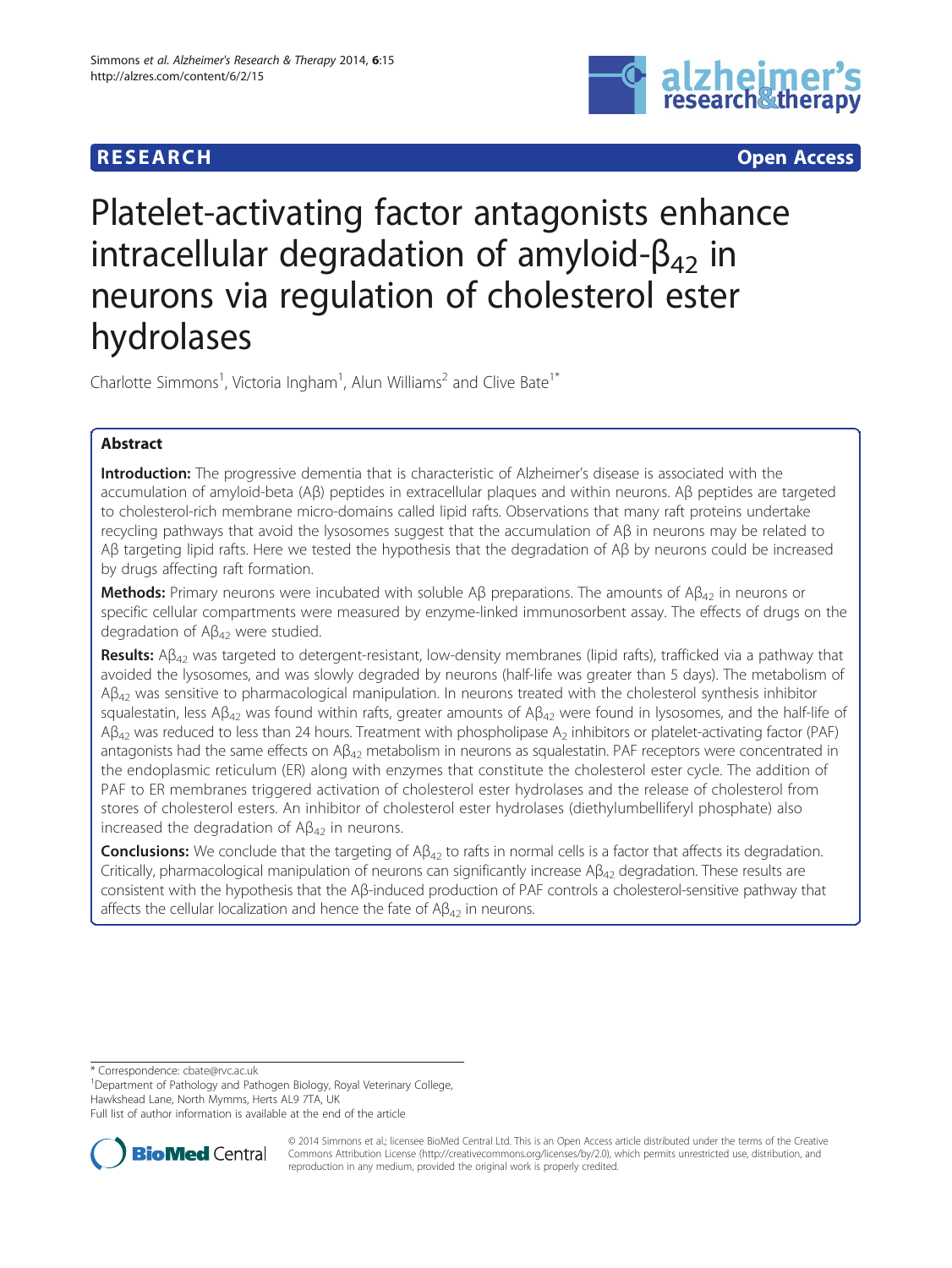#### Introduction

The amyloid hypothesis of Alzheimer's disease (AD) pathogenesis maintains that the primary event is the production of specific C-terminal amyloid-beta (Aβ) peptides following the abnormal proteolytic cleavage of the amyloid precursor protein [\[1](#page-10-0)]. Aβ oligomers demonstrate diseasespecific accumulation in human brain and cerebrospinal fluid [\[2](#page-10-0)]. The accumulation of Aβ peptides leads to the subsequent disruption of neuronal processes, abnormal phosphorylation of tau [[3\]](#page-10-0), and synapse degeneration [[4](#page-10-0)]. Currently, soluble  $A\beta_{42}$  oligomers are regarded as potent neurotoxins [\[5,6\]](#page-10-0).

Neurodegeneration is preceded by the intraneuronal accumulation of Aβ [[7,8](#page-10-0)]. The chronic nature of AD suggests that it is a slow accumulation of Aβ that triggers neurodegeneration and hence the clinical symptoms. Whereas the factors that affect the production of the Aβ have been studied extensively, the capacity of neurons to degrade Aβ once it has been formed has received less attention. Thus, the accumulation of Aβ within neurons may result from a slow rate of degradation. Aβ peptides can be degraded by proteases, including neprilysin [[9](#page-10-0)], insulysin [\[10](#page-10-0)], cathepsin B [\[11\]](#page-10-0), and acyl peptide hydrolase [[12](#page-10-0)]. The observation that  $\mathcal{AB}$  was degraded more quickly in microglial cells than in neurons (unpublished data) raised the question of whether the rate of degradation of Aβ within neurons could be increased.

Studies that use synthetic Aβ preparations may be compromised by their propensity to self-aggregate into a wide variety of oligomer sizes and conformations. The polymorphic nature of Aβ aggregates suggests that there exist disease-relevant conformations of Aβ but that other conformations are less toxic [\[13,14](#page-10-0)]. It is difficult to control the size and conformation of synthetic  $A\beta_{42}$ oligomers in aqueous medium and consequently it is not clear which of the Aβ conformations are responsible for specific biological properties. To overcome this problem, conditioned media from 7PA2 cells (7PA2-CM) which contain naturally secreted Aβ oligomers [[15](#page-10-0)] were used in this study. The Aβ oligomers secreted by these cells are sodium dodecyl sulphate (SDS)-stable, as are the Aβ oligomers found within the cerebrospinal fluid of patients with AD [[16](#page-10-0)-[18\]](#page-10-0). Although 7PA2-CM includes other amyloid precursor protein (APP) metabolites, including  $A\beta_{40}$  and p3, we decided to specifically measure  $A\beta_{42}$  peptides because of the close association of this isoform with disease.

 $A\beta_{42}$  peptides are found in detergent-resistant, cholesteroldense membrane micro-domains which are commonly referred to as rafts [\[19-21\]](#page-10-0). Since many raft-associated proteins traffic through cells via recycling pathways that avoid the lysosomes [\[22,23](#page-10-0)], we hypothesized that the targeting of  $A\beta_{42}$  to rafts caused it to avoid the lysosomes and degradation. Thus, the targeting of  $A\beta_{42}$  to rafts may contribute to their gradual accumulation within neurons and subsequently their toxic effects. In this study, non-toxic concentrations of  $Aβ<sub>42</sub>$  were taken up by cultured neurons and targeted to detergent-resistant membranes (DRMs) (lipid rafts). As a consequence, it was slowly degraded and had a half-life of greater than 5 days. As the formation and function of lipid rafts is dependent upon the amount of cholesterol within cell membranes [\[24](#page-10-0)[-26\]](#page-11-0), the effects of the cholesterol synthesis inhibitor squalestatin [\[27\]](#page-11-0) on the cellular targeting of  $A\beta_{42}$ were studied. Here, we show that, in neurons treated with squalestatin, significantly less  $A\beta_{42}$  was targeted to rafts and more was found within lysosomes. Consequently, in squalestatin-treated neurons, the half-life of  $A\beta_{42}$  was reduced to less than 24 hours. Such results indicate that the pharmacological manipulation of neurons can alter the clearance of  $Aβ<sub>42</sub>$ .

# Methods

#### Primary neuronal cultures

Cortical neurons were prepared from the brains of mouse embryos (day 15.5). Neurons were plated at  $10^6$  cells per well in six-well plates in Ham's F12 containing 5% fetal calf serum for 2 hours. Cultures were shaken (600 rpm for 5 minutes), and non-adherent cells were removed by two washes in phosphate-buffered saline (PBS). Neurons were subsequently grown in neurobasal medium containing B27 components supplemented with 5 nM brain-derived nerve growth factor for 10 days. Immunohistochemistry showed that the cells were greater than 95% neurofilamentpositive. Less than 3% stained for glial fibrillary acidic protein (astrocytes) or for F4/80 (microglial cells). Neurons were pre-treated with test compounds for 3 hours before the addition of Aβ preparations, and the amount of  $A\beta_{42}$ in treated neurons was measured at specific time points thereafter. All experiments were performed in accordance with European regulations (European community Council Directive, 1986, 56/609/EEC) and approved by the Royal Veterinary College ethics committee.

#### Cell extracts

Neurons were washed twice with PBS and homogenized in a buffer containing 10 mM Tris-HCl, pH 7.4, 150 mM NaCl, 10 mM EDTA, 0.5% Nonidet P-40, 0.5% sodium deoxycholate, 0.2% SDS, and mixed protease inhibitors (4-(2-Aminoethyl) benzenesulfonyl fluoride hydrochloride (AEBSF), Aprotinin, Leupeptin, Bestatin, Pepstatin A, and E-46) (Sigma-Aldrich, St. Louis, MO, USA) at 10<sup>6</sup> cells/mL. Nuclei and large fragments were removed by centrifugation  $(300 g$  for 5 minutes).

#### Isolation of detergent-resistant membranes

These membranes were isolated by their insolubility in non-ionic detergents as described [[28\]](#page-11-0). Briefly, cells were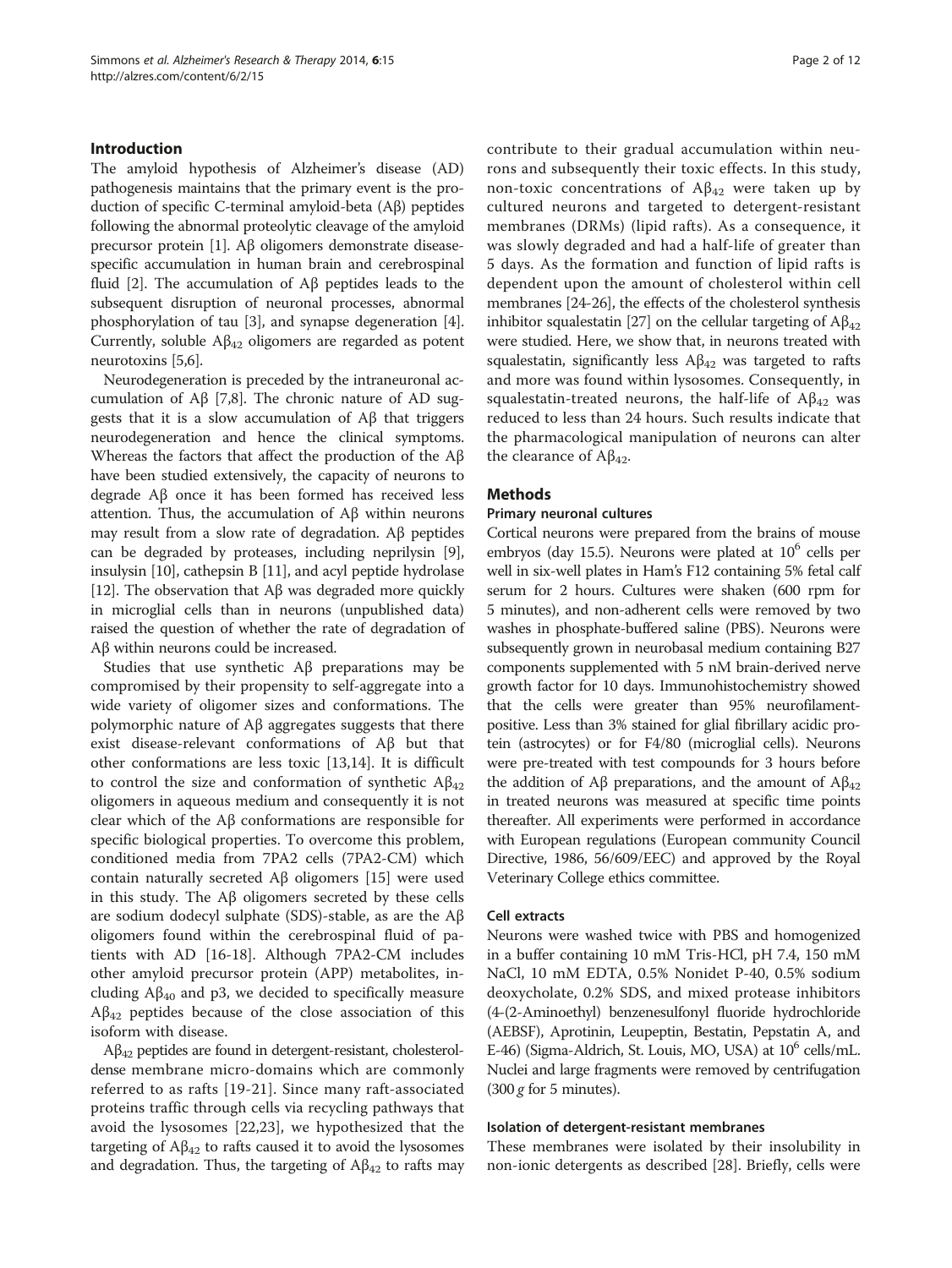homogenized in an ice-cold buffer containing 1% Triton X-100, 10 mM Tris-HCl, pH 7.2, 150 mM NaCl, 10 mM EDTA, and mixed protease inhibitors at  $10^6$  cells/mL, and nuclei and large fragments were removed by centrifugation  $(300 g$  for 5 minutes at 4°C). The post-nuclear supernatant was incubated on ice (4°C) for 1 hour and centrifuged  $(16,000 \text{ g}$  for 30 minutes at 4°C). The supernatant was reserved as the detergent-soluble membrane; the insoluble pellet was homogenized in an extraction buffer containing 10 mM Tris-HCl, pH 7.4, 150 mM NaCl, 10 mM EDTA, 0.5% Nonidet P-40, 0.5% sodium deoxycholate, 0.2% SDS, and mixed protease inhibitors at  $10^6$  cells/mL and was centrifuged (10 minutes at  $16,000 \text{ g}$ ); and the soluble material was reserved as the DRM fraction.

#### Sucrose density isolation

Neurons were harvested with a Teflon scraper and collected at  $800 g$  for 5 minutes. Cell pellets were homogenized in a buffer containing 250 mM sucrose, 10 mM Tris-HCl (pH 7.4), 1 mM EGTA, mixed protease inhibitors, and 1 mM dithiothreitol at  $10^6$  cells/mL. Particulate membrane fragments and nuclei were removed by centrifugation  $(1,000 g$  for 5 minutes). Membranes were washed by centrifugation at 16,000 g for 10 minutes at 4°C and suspended in an ice-cold buffer containing 1% Triton X-100, 10 mM Tris-HCl pH 7.2, 150 mM NaCl, 10 mM EDTA. Sucrose solutions of 5%, 10%, 15%, 20%, 25%, 30%, and 40% were prepared and layered over each other. Solubilized membranes were added on top and centrifuged at  $50,000 g$  for 18 hours at 4°C. Serial 1-mL aliquots were collected from the bottom of gradients.

#### Isolation of lysosomes

Lysosomes were isolated by using a lysosome enrichment kit designed for cultured cells in accordance with the instructions of the manufacturer (Pierce, Rockford, IL, USA). Briefly, treated cells were collected and homogenized in ice-cold lysosome enrichment reagents containing protease inhibitors (as above). The cell extract was overlaid on a discontinuous density gradient prepared from OptiPrep™ media and centrifuged at 145,000 g for 2 hours at 4°C. Serial 1-mL aliquots were collected from the bottom of gradients. The lysosome fraction was collected, washed three times in PBS  $(18,000 g$  for 30 minutes at 4°C), and solubilized in an extraction buffer containing 10 mM Tris-HCl pH 7.4, 100 mM NaCl, 10 mM EDTA, 0.5% Nonidet P-40, 0.5% sodium deoxycholate, 0.2% SDS, and protease inhibitors (as above). Samples were mixed with an equal volume of Laemmli buffer, boiled, and subjected to electrophoresis on a 15% polyacrylamide gel. Proteins were transferred onto a Hybond-P polyvinylidiene fluoride (PVDF) membrane by semi-dry blotting. Membranes were blocked by using 10% milk powder in PBS containing 0.2% Tween 20. Blots were probed with anti-lysosome-associated membrane protein 1 (LAMP-1) (Pharmingen, San Diego, CA, USA) followed by peroxidase-labelled anti-rabbit antibodies and visualized by using enhanced chemiluminescence.

#### Isolation of endoplasmic reticulum

Endoplasmic reticulum (ER) fractions were isolated from treated cells by using an ER preparation kit (Sigma-Aldrich) in accordance with the instructions of the manufacturer. Homogenized cell extracts were separated on a discontinuous density gradient (OptiPrep™). Serial 1-mL aliquots were collected from the bottom of gradients. Fractions were diluted 1:20 in carbonate buffer and distributed into Nunc Maxisorp immunoplates (Nunc, Roskilde, Denmark) overnight. Plates were blocked with 5% milk powder and probed with monoclonal antibody (mAb) reactive to the ER marker Grp 78 (Stressgen Biotechnology, Victoria, Canada), polyclonal anti-PAF receptor (Cayman Chemical Company, Ann Arbor, MI, USA), anti-cholesterol ester hydrolase (CEH) (LifeSpan BioSciences, Seattle, WA, USA), or anti-acylcoenzyme A:cholesterol acyltransferase (ACAT) (Abcam, Cambridge, UK), followed by biotinylated anti-rabbit IgG (Sigma-Aldrich), extravidin-alkaline phosphatase (Sigma-Aldrich), and the addition of the substrate p-nitrophenyl phosphate (p-NPP), 1 ng/mL, diluted in diethanolamine buffer. Optical density was read in a spectrophotometer at 405 nm.

#### Cholesterol and protein content

Protein concentrations were measured by using a micro-BCA protein assay kit (Pierce). The amount of cholesterol was measured by using the Amplex Red cholesterol assay kit (Invitrogen, Carlsbad, CA, USA). Cholesterol was oxidized by cholesterol oxidase to yield hydrogen peroxide and ketones. The hydrogen peroxide reacts with 10-acetyl-3, 7-dihydroxyphenoxazine (Amplex Red) to produce highly fluorescent resorufin, which is measured by excitation at 550 nm and emission detection at 590 nm. Samples were incubated in the presence or absence of cholesterol esterase to determine the amounts of esterified cholesterol.

# Drugs

Arachidonyl trifluoromethyl ketone ( $\text{AACOCF}_3$ ), acetyl salicylic acid, diethylumbelliferyl phosphate (DEUP), ginkgolide B, ibuprofen, platelet-activating factor (PAF), 1- O-Hexadecyl-2-acetyl-sn-glycerol-3-phospho-(N,N,N-trimethyl)-hexanolamine (Hexa-PAF), methyl arachidonyl fluorophosphonate (MAFP), acetyl salicylic acid, ibuprofen, simvastatin, and squalene were all obtained from Sigma-Aldrich. Squalestatin was a gift from GlaxoSmithKline (Uxbridge, Middlesex, UK). Stock solutions were dissolved in ethanol or di-methyl sulphoxide and diluted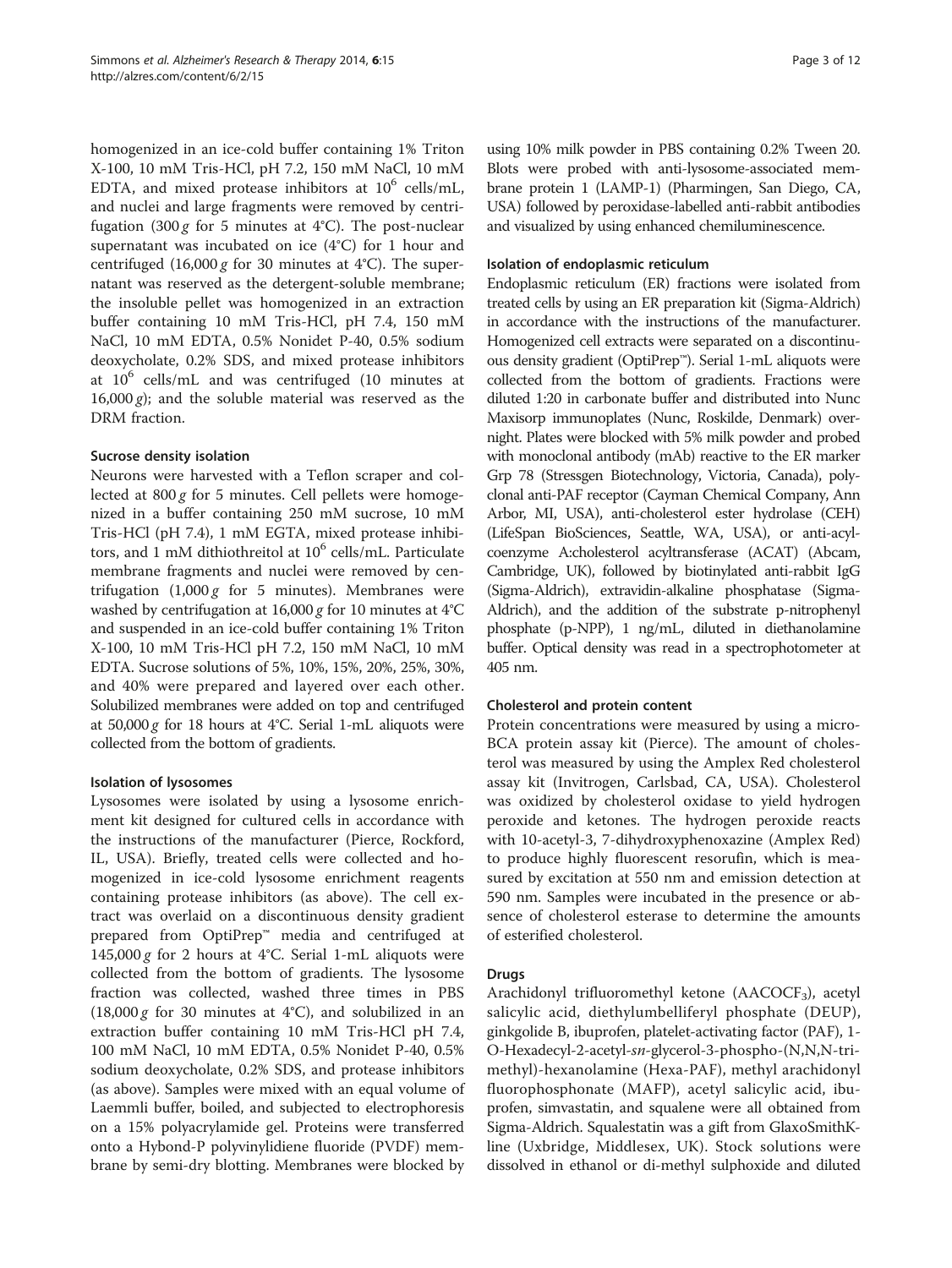in medium to obtain final working concentrations. Vehicle controls consisted of equivalent dilutions of ethanol or dimethyl sulphoxide in culture medium.

#### Preparation of Aβ-containing medium

Conditioned media (CM) from Chinese hamster ovary (CHO) cells stably transfected with a cDNA encoding  $APP<sub>751</sub>$  (referred to as 7PA2 cells) was cultured in Dulbecco's modified Eagle's medium with 10% fetal calf serum as described [\[15\]](#page-10-0). CM from these cells contains stable Aβ (7PA2-CM). 7PA2-CM was centrifuged at 100,000 g for 4 hours at  $4^{\circ}$ C to remove cell debris and then passed through a 50-kDa filter (Sartorius, Goettingen, Germany) before use. To demonstrate Aβ species, concentrated 7PA2-CM was mixed 1:1 with (0.5% NP-40, 5 mM CHAPS, 50 mM Tris-HCl, pH 7.4, and mixed protease inhibitors) and separated by polyacrylamide gel electrophoresis (PAGE) under non-denaturing conditions. Proteins were transferred onto a Hybond-P PVDF membrane (Amersham Biotech, now part of GE Healthcare, Little Chalfont, Buckinghamshire, UK) by semi-dry blotting. Membranes were blocked by using 10% milk powder and incubated with mAb 6E10 reactive with amino acids 1 to 16 of human Aβ (Signet, part of Covance, Princeton, NJ, USA). Bound mAbs were detected with biotinylated anti-mouse IgG, extravidin-peroxidase, and enhanced chemiluminescence.

#### Size exclusion chromatography

7PA2-CM or brain extracts were concentrated by desalting columns (3-kDa filter; Sartorius) and injected into a Superdex 75 PC column (separates peptides ranging from 3 to 70 kDa) (GE Healthcare) and eluted at a rate of 0.2 mL/minute. Fractions were collected and tested by Aβ enzyme-linked immunosorbent assay (ELISA) (see below).

# Sample preparation

To detach  $A\beta_{42}$  from cellular binding proteins that could occlude specific epitopes, cell extracts (200 μL) were mixed with 500 μL of 70% formic acid and sonicated. A 50-μL aliquot was added to 450 μL of 1 M Tris-HCl with protease inhibitors (as above) and sonicated before addition to ELISA.

# Synthetic Aβ

A peptide corresponding to amino acids 1 to 42 of Aβ  $(Aβ<sub>1-42</sub>)$  was obtained from Bachem (Bubendorf, Switzerland) and dissolved in hexafluoroisopropanol, lyophilized, and stored at −80°C. On the day of use, it was dissolved in dimethylsulphoxide at 1 mM, diluted in culture medium, and sonicated prior to addition to cells.

#### $A\beta_{42}$  enzyme-linked immunosorbent assay

Nunc Maxisorp immunoplates were coated with mAb 4G8 (epitope 17-24) (Covance) in carbonate buffer overnight. Plates were blocked with 5% milk powder in PBS-tween, and samples were applied. The detection antibody was an  $A\beta_{42}$  selective rabbit mAb BA3-9 (Covance) followed by biotinylated anti-rabbit IgG (Sigma-Aldrich). Total Aβ was visualized by addition of the substrate (pNPP) 1 ng/mL, diluted in diethanolamine buffer, and optical density was read in a spectrophotometer at 405 nm.

#### Statistical methods

Differences between treatment groups were assessed by using Student  $t$  tests.

# Results

#### Squalestatin increased the degradation of  $AB_{42}$

The amount and distribution of cholesterol are recognized as factors that affect the progression of AD [\[29,30](#page-11-0)]. As squalestatin reduced the cholesterol content of cultured neurons [\[31\]](#page-11-0), the fate of  $Aβ<sub>42</sub>$  in squalestatin-treated neurons was examined. Treatment with 200 nM squalestatin for 24 hours reduced the cholesterol content of neurons from 519 ng cholesterol/10<sup>6</sup> cells  $\pm$  48 to 369 ng  $\pm$  66, n = 6,  $P$  <0.05, without affecting neuronal viability as measured by thiazolyl blue tetrazolium (MTT). Both treated and untreated neurons were subsequently incubated with 7PA2-CM containing 10 nM  $A\beta_{42}$ , a mixture of monomers, dimers, trimers, and tetramers as shown in Figure [1](#page-4-0)A. An analysis of concentrated 7PA2-CM by size exclusion chromatography also showed that it contained three main peaks corresponding to monomers, dimers, and trimers (Figure [1B](#page-4-0)). The concentrations of  $A\beta_{42}$  used did not affect neuronal survival during the 5-day incubation period. In control neurons,  $A\beta_{42}$  had a half-life of greater than 5 days, whereas in squalestatin-treated neurons, the half-life of  $Aβ<sub>42</sub>$  was reduced to less than 24 hours (Figure [1](#page-4-0)C).  $A\beta_{42}$  was not detected in cell supernatants, suggesting that the  $A\beta_{42}$  had been digested rather than secreted from neurons. Experiments performed using synthetic  $A\beta_{1-42}$  showed that it behaved like the cell-derived  $A\beta_{42}$ ; it had a half-life of greater than 5 days in untreated neurons and a much shorter half-life in squalestatintreated neurons (Figure [1](#page-4-0)D).

Similar results were obtained in neurons that had been treated with  $1 \mu M$  simvastatin, a clinically approved hydroxymethyl glutaryl coenzyme A reductase inhibitor that also reduced cellular cholesterol levels. As cholesterol depletion has been demonstrated to affect the expression of some receptors, including the cellular prion protein [\[32](#page-11-0)] and acetylcholine receptors [[33\]](#page-11-0), the possibility that it reduced the binding of  $A\beta_{42}$  to neurons was explored. There were no significant differences in the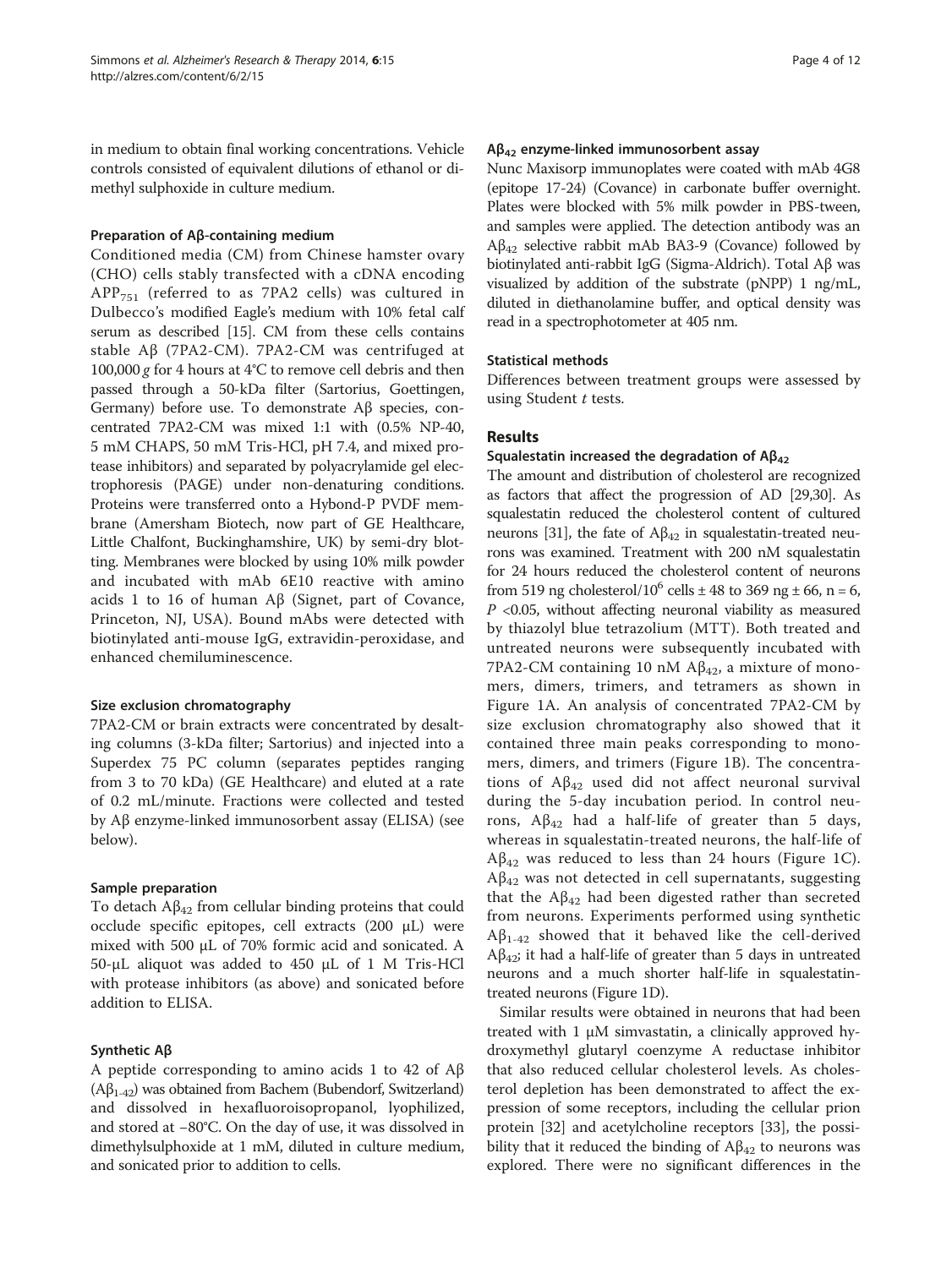amounts of cell-bound  $A\beta_{42}$  between control and squalestatin-treated neurons, indicating that cholesterol depletion did not affect the binding of  $A\beta_{42}$  to neurons (Figure 1E). In further studies, neurons were pulsed with 10 nM Aβ<sub>42</sub>; after 2 days, 200 nM squalestatin was added, and cell extracts were collected 1 day later. The amount of  $A\beta_{42}$  in squalestatin-treated neurons was significantly less than in mock-treated neurons (Figure 1F).

# Squalestatin altered the distribution of  $A\beta_{42}$  in neurons

Next, we looked at the distribution of  $A\beta_{42}$  within neurons. In control neurons incubated with 10 nM  $\text{A}\beta_{42}$  for 2 hours, most  $A\beta_{42}$  was found within DRMs, observations that are consistent with reports that membranebound Aβ was recruited into lipid rafts [\[19-21](#page-10-0)[,34,35](#page-11-0)]. In squalestatin-treated neurons, significantly less  $A\beta_{42}$  was found within DRMs (Figure [2A](#page-5-0)). Since many of the proteins that are targeted to lipid rafts traffic via a recycling pathway that avoids the lysosomes [[23](#page-10-0),[36](#page-11-0)], an organelle fractionation technique was used to examine the targeting of  $A\beta_{42}$  to lysosomes. Organelles from neurons were separated on a density gradient, and lysosomes were identified by using immunoblots for lysosome-associated antigen 1 (LAMP-1), a marker of late endosomes/lysosomes. LAMP-1 was enriched within fractions 4 to 6, which were subsequently pooled to represent the lysosomes (Figure [2B](#page-5-0)). Firstly, we showed that treatment with 200 nM squalestatin did not affect the amount of the LAMP-1 found in neurons (Figure [2](#page-5-0)C). Next, treated neurons were incubated with 10 nM  $\text{A}\beta_{42}$  for 2 hours, and the amount of  $\text{A}\beta_{42}$  in lysosomes was measured. The amounts of  $A\beta_{42}$  in lysosomes from squalestatin-treated neurons were significantly higher than the amounts of  $A\beta_{42}$  in lysosomes from control neurons (Figure [2](#page-5-0)D).

# Squalene reversed the effect of squalestatin on the cellular distribution of  $Aβ<sub>42</sub>$

One explanation of these results is that the squalestatininduced reduction in cholesterol disrupts the formation of lipid rafts that direct  $A\beta_{42}$  into a pathway that avoids the lysosomes. This hypothesis was tested by incubating neurons with combinations of squalestatin and squalene. The addition of 5 μM squalene alone did not increase cholesterol concentrations above those of control cells (527 ng cholesterol/10<sup>6</sup> cells  $\pm$  28 to 519 ng  $\pm$  48, n = 6, P  $= 0.74$ ), but the addition of 5  $\mu$ M squalene reversed the effects of 200 nM squalestatin on cellular cholesterol concentrations (496 ng cholesterol/10<sup>6</sup> cells  $\pm$  45 to 369 ng  $\pm$ 66, n = 6, P < 0.05). The addition of 5 μM squalene also reversed the effects of 200 nM squalestatin on the trafficking of Aβ<sub>42</sub>; the amount of Aβ<sub>42</sub> in DRMs was significantly lower and the amount in lysosomes significantly higher in neurons treated with squalestatin when compared with neurons treated with a combination of squalestatin and

and trimers (T) in conditioned media from 7PA2 cells (7PA2-CM) (1) and in Aβ-depleted 7PA2-CM (2). (B) Aβ monomers, dimers, and trimers eluted from a Superdex 75 PC column (separates proteins ranging from 3 to 70 kDa) loaded with concentrated 7PA2-CM. Values are mean  $AB_{42}$  of duplicates. (C) Neurons were pre-treated with control medium (●) or 200 nM squalestatin (○), pulsed with 7PA2-CM containing 10 nM A $β_{42}$ , and incubated for 1 to 5 days as shown. Values are mean  $A\beta_{42}$  remaining in neurons  $\pm$  standard deviation (SD) from triplicate experiments performed four times (n = 12). (D) Neurons were pre-treated with control medium  $\left( \bullet \right)$  or 200 nM squalestatin ( $\circ$ ), pulsed with 100 nM synthetic Aβ<sub>42</sub>, and incubated for 1 to 5 days as shown. Values are mean  $A\beta_{42}$  in neurons ± SD from triplicate experiments performed four times (n = 12). (E) Neurons were pre-treated with control medium ( $\blacksquare$ ) or 200 nM squalestatin ( $\Box$ ) and pulsed with 7PA2-CM containing Aβ<sub>42</sub> as shown for 2 hours. Values are mean neuronal  $A\beta_{42} \pm SD$  from triplicate experiments performed three times (n = 9). (F) Neurons, incubated with 7PA2-CM containing 10 nM  $\mathsf{AB}_{42}$  for 2 days, were treated with control medium (■) or 200 nM squalestatin (□) for 24 hours. Values are the mean  $AB_{42}$  remaining in neurons  $\pm$  SD from triplicate experiments performed three times ( $n = 9$ ). \*Concentrations of A $\beta_{42}$  significantly less (P <0.05) than controls.

<span id="page-4-0"></span>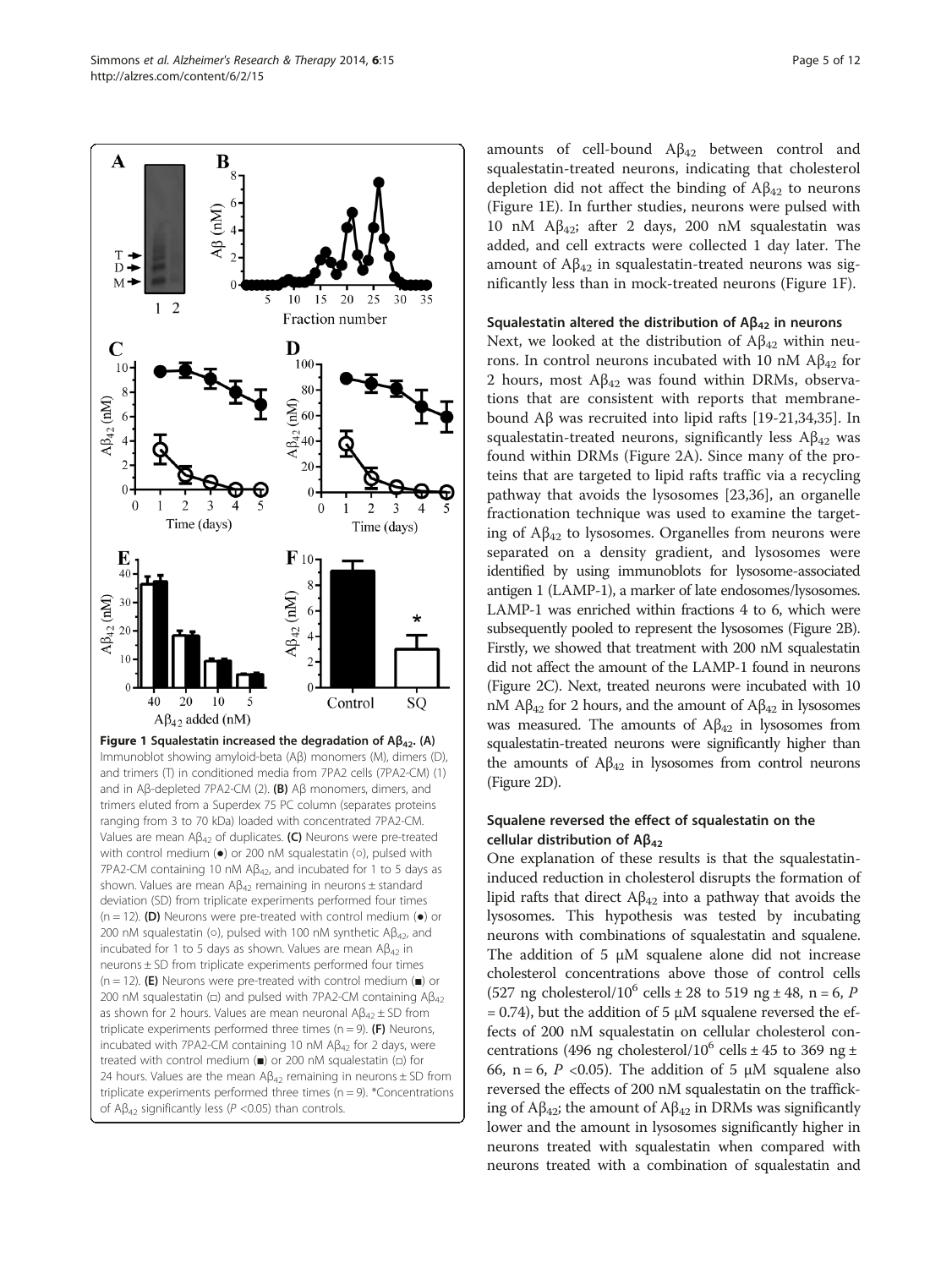

<span id="page-5-0"></span>

squalene (Table 1). Furthermore, the effect of squalestatin on the degradation of  $A\beta_{42}$  by neurons was reversed by the addition of squalene. When neurons incubated with 10 nM  $\text{A}\beta_{42}$  for 2 days were subsequently treated with combinations of squalestatin and squalene for 24 hours,

Table 1 Squalene reversed the effects of squalestatin upon Aβ<sub>42</sub> trafficking

|                         | Concentration of $A\beta_{42}$ , nM |             |                 |
|-------------------------|-------------------------------------|-------------|-----------------|
|                         | <b>Cell extracts</b>                | <b>DRMs</b> | Lysosomes       |
| Control                 | $8.7 + 0.7$                         | $8.4 + 0.6$ | $0.4 + 0.2$     |
| Squalestatin            | $87 + 1$                            | $74 + 06^a$ | $2.8 + 0.5^{b}$ |
| Squalene                | $8.5 + 0.85$                        | $8 + 0.4$   | $0.5 + 0.2$     |
| Squalestatin + squalene | $8.3 + 0.6$                         | $7.9 + 0.9$ | $0.3 + 0.1$     |

Neurons were pre-treated with 200 nM squalestatin, 5 μM squalene, or a mixture of squalestatin and squalene and then incubated with conditioned media from 7PA2 cells (7PA2-CM) containing 10 nM  $A\beta_{42}$  for 2 hours. The concentrations of Aβ<sup>42</sup> in whole cell extracts, detergent-resistant membranes (DRMs) (lipid rafts), and lysosomes were measured by enzyme-linked immunosorbent assay. Values are the mean concentration of  $A\beta_{42}$  ± standard deviation from triplicate experiments performed three times (n = 9). <sup>a</sup>Amounts of  $AB_{42}$ significantly lower than in control cells.  $^{\rm b}$ Amounts of A $\beta_{42}$  significantly higher than in control cells.

the amounts of  $Aβ<sub>42</sub>$  in neurons treated with 200 nM squalestatin and 5 μM squalene were significantly higher than in neurons treated with 200 nM squalestatin alone (8.9 nM  $A\beta_{42} \pm 0.8$  compared with 2.4 nM  $A\beta_{42} \pm 0.6$ ,  $n = 9, P < 0.01$ ).

# Phospholipase  $A_2$  and platelet-activating factor affect the degradation of  $A\beta_{42}$

As A $\beta$  activates cytoplasmic phospholipase A<sub>2</sub> (cPLA<sub>2</sub>) [[37](#page-11-0)-[40\]](#page-11-0), an enzyme that is implicated in tubule formation and intracellular trafficking [\[41-43](#page-11-0)], specifically within the trans-Golgi network [[44\]](#page-11-0), the effects of  $cPLA_2$  inhibitors on  $A\beta_{42}$  distribution were studied. Neurons were pulsed with 7PA2-CM containing 10 nM  $\text{A}\beta_{42}$  for 2 hours and were washed, and cell extracts were collected at time points thereafter. Pre-treatment of neurons with  $cPLA_2$ inhibitors  $(1 \mu M \text{ AACOCF}_3 \text{ or } MAFP)$  significantly reduced the half-life of  $A\beta_{42}$  in neurons (Figure [3A](#page-6-0)). As the activation of  $cPLA_2$  results in the production of prostaglandins and PAF, specific inhibitors/antagonists of these mediators were also tested. The half-life of  $A\beta_{42}$  was reduced in neurons pre-treated with PAF receptor antagonists (1 μM ginkgolide B or 1 μM Hexa-PAF) (Figure [3B](#page-6-0)) but not in neurons pre-treated with cyclo-oxygenase inhibitors (1 μM aspirin or 2 μM ibuprofen) that reduce the production of prostaglandins. In neurons pre-treated with ginkgolide B or Hexa-PAF, the half-life of  $A\beta_{42}$  was reduced to less than 24 hours. The addition of 1 μM Hexa-PAF to neurons that had been incubated with 10 nM  $\text{A}\beta_{42}$ for 2 days resulted in the increased degradation of Aβ<sub>42</sub> (Figure [3C](#page-6-0)). Aβ<sub>42</sub> was not detected in the supernatants collected from either control or treated neurons, indicating that it was not secreted. Such results suggest that PAF, produced in response to  $A\beta_{42}$ -induced activation of  $cPLA<sub>2</sub>$ , regulates the trafficking and hence the degradation of  $A\beta_{42}$  in neurons. In support of this hypothesis, we found that the addition of 1 μM PAF reversed the effects of the  $cPLA_2$  inhibitor (AACOCF<sub>3</sub>) upon the degradation of  $A\beta_{42}$  in neurons (Figure [3D](#page-6-0)). Experiments performed using synthetic  $Aβ_{1-42}$  showed that it had a half-life of approximately 24 hours in neurons pretreated with Hexa-PAF (Figure [3](#page-6-0)E).

# Hexa-PAF altered the distribution of  $AB_{42}$  in neurons

As the effects of Hexa-PAF on the neuronal degradation of  $A\beta_{42}$  were similar to those of squalestatin, its effects upon cellular distribution of  $Aβ<sub>42</sub>$  were studied. After the addition of 10 nM  $\mathbf{A}\beta_{42}$  for 2 hours, we found no significant differences in the amounts of cell-associated  $A\beta_{42}$  between control and Hexa-PAF-treated neurons (9.1 nM  $A\beta_{42} \pm 0.7$  compared with  $8.7 \pm 1$ , n = 9, P = 0.32). However, pre-treatment of neurons with 1 μM Hexa-PAF or 1 μM ginkgolide B significantly reduced the amount of  $Aβ<sub>42</sub>$  found within DRMs (Figure [4](#page-6-0)A). Since the detergent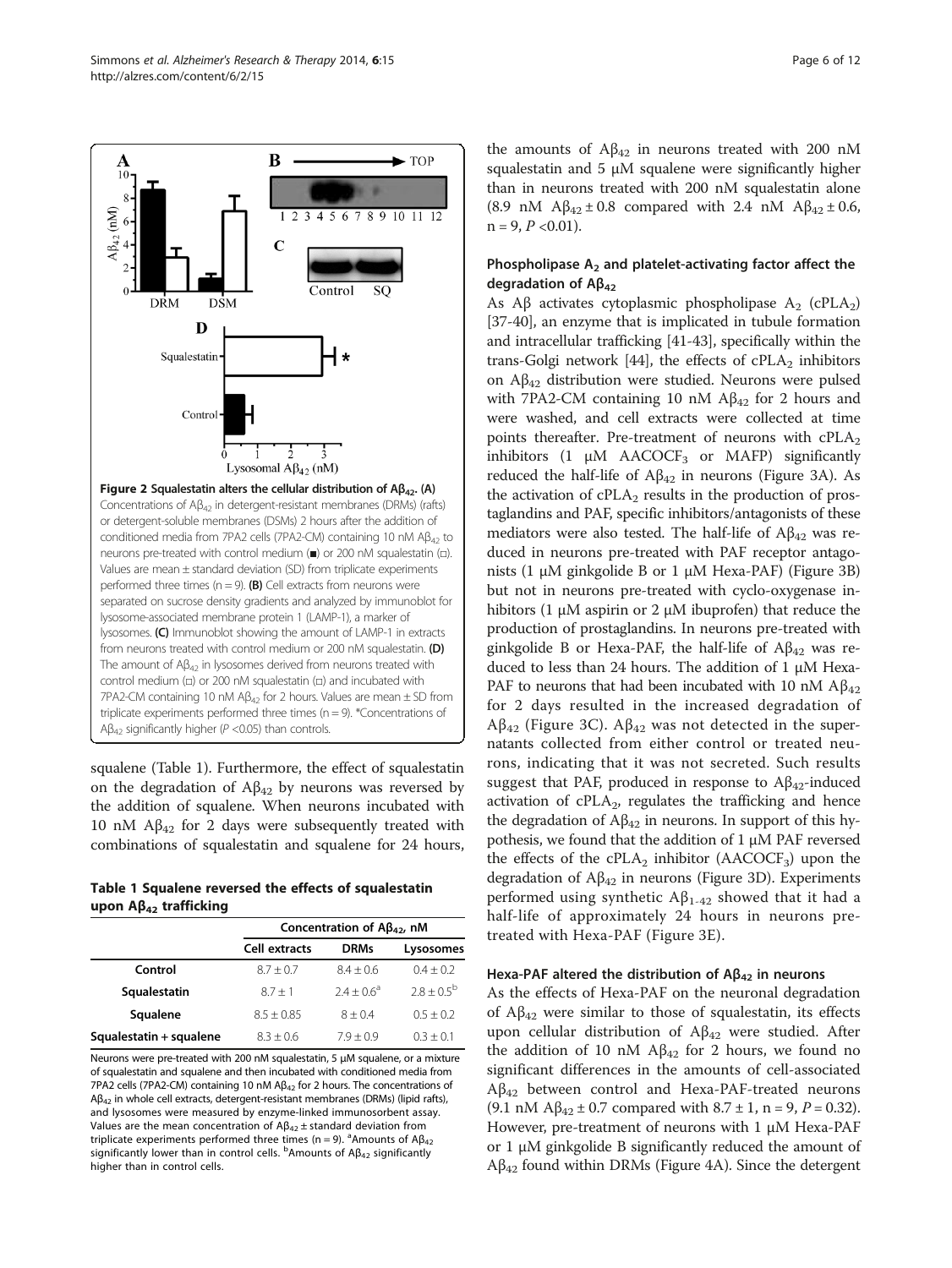<span id="page-6-0"></span>



solubility assay is a crude test of membrane targeting, neurons were incubated for 2 hours with 10 nM  $\text{A}\beta_{42}$  and membranes were separated on sucrose density gradients.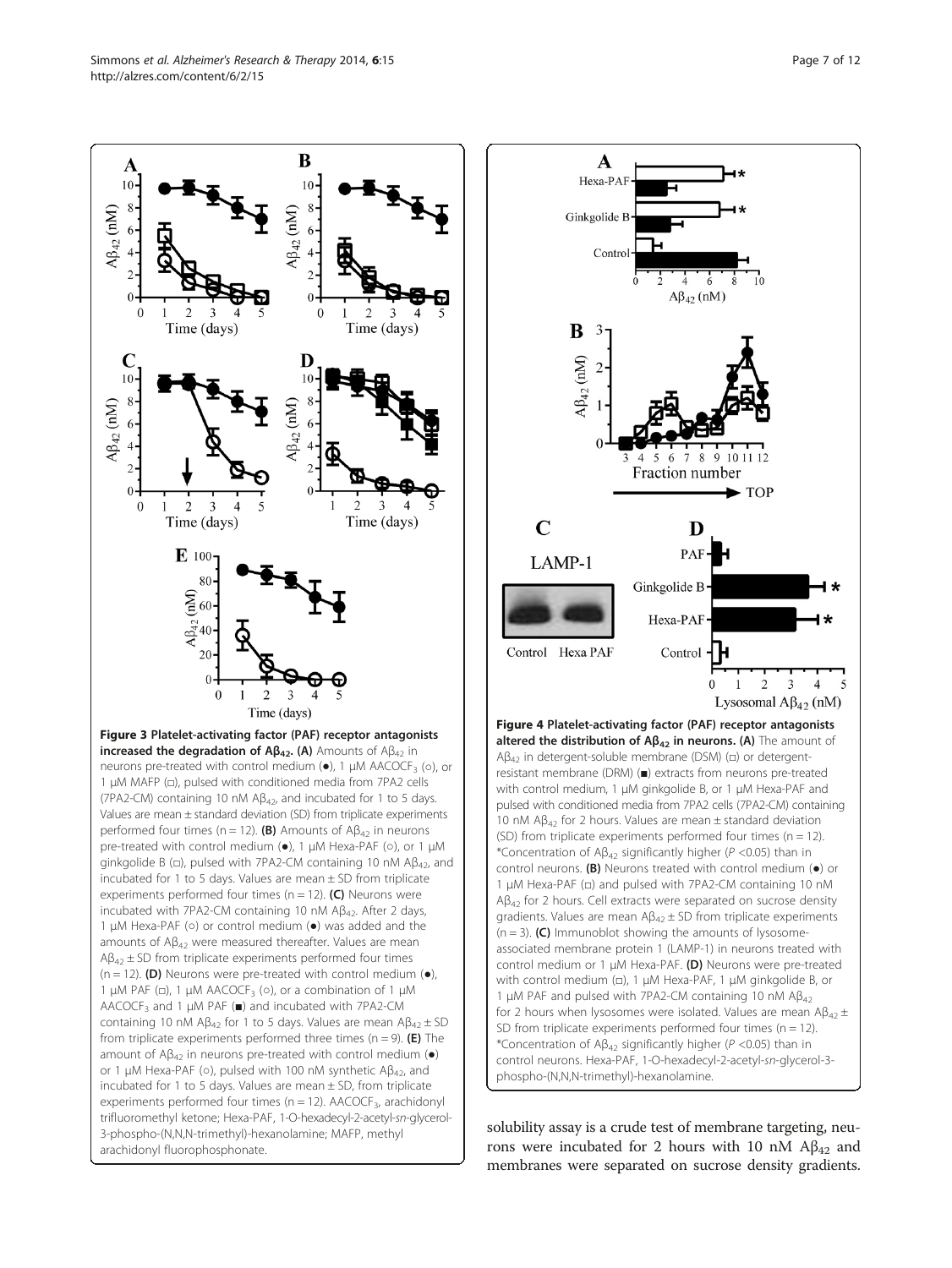In control neurons, most of the  $A\beta_{42}$  was found in lowdensity membrane fractions. In neurons pre-treated with 1 μM Hexa-PAF, less of the  $A\beta_{42}$  was found within lowdensity fractions (Figure [4](#page-6-0)B). Although treatment with 1 μM Hexa-PAF did not affect the amount of the LAMP-1 found in neurons (Figure [4](#page-6-0)C), the amounts of  $A\beta_{42}$  in lysosomes from neurons pre-treated with Hexa-PAF or ginkgolide B were significantly higher than the amounts of  $A\beta_{42}$  in lysosomes from control neurons (Figure [4](#page-6-0)D).

#### The effects of Hexa-PAF are not reversed by squalene

The similar effects of squalestatin and Hexa-PAF upon  $A\beta_{42}$  trafficking suggested that Hexa-PAF may affect cholesterol synthesis. However, treatment with either 1 μM PAF or 1 μM Hexa-PAF did not significantly affect the amounts of cholesterol in neurons and the addition of 5 μM squalene did not reverse the effects of Hexa-PAF upon the targeting of  $A\beta_{42}$  to DRMs or lysosomes (Table 2) nor alter the half-life of  $A\beta_{42}$  in Hexa-PAFtreated neurons, indicating that Hexa-PAF did not affect cholesterol synthesis. Next, we explored the hypothesis that PAF increased cholesterol in specific cellular compartments. We sought to identify such compartments by separating organelles upon density gradients. PAF receptors were found in high concentrations in fractions 6 to 8 (Figure 5A), fractions that also contained Grp78, a marker of the ER. These fractions were subsequently pooled and incubated with or without PAF. The addition of 2 μM PAF caused a significant increase in cholesterol (Figure 5B). The PAF-induced increase in cholesterol in these fractions was not blocked by the inclusion of 200 nM squalestatin, indicating that PAF was not stimulating cholesterol synthesis. Conversely, the addition of PAF significantly reduced the amounts of cholesterol esters in ER fractions (Figure 5C).

#### Table 2 Squalene does not reverse the effects of Hexa-PAF upon Aβ<sub>42</sub> trafficking

|                     | Concentration of $A\beta_{42}$ , nM |               |             |
|---------------------|-------------------------------------|---------------|-------------|
|                     | <b>Cell extracts</b>                | <b>DRMs</b>   | Lysosomes   |
| Control             | $8.7 + 0.7$                         | $8.4 + 0.6$   | $0.4 + 0.2$ |
| Hexa-PAF            | $8.5 + 1.2$                         | $2.5 + 0.9^a$ | $3 + 0.6^b$ |
| Squalene            | $8.5 + 0.9$                         | $8 + 0.4$     | $0.5 + 0.2$ |
| Hexa-PAF + squalene | $8.8 + 0.6$                         | $2.8 + 0.8^a$ | $3 + 0.4^b$ |

Neurons were pre-treated with 1 μM Hexa-PAF, 5 μM squalene, or a mixture of Hexa-PAF and squalene and then incubated with conditioned media from 7PA2 cells (7PA2-CM) containing 10 nM  $A\beta_{42}$  for 2 hours. The amounts of  $A\beta_{42}$ in whole cell extracts, detergent-resistant membranes (DRMs) (lipid rafts), and lysosomes were measured by enzyme-linked immunosorbent assay. Values are the mean concentration of  $A\beta_{42} \pm$  standard deviation from triplicate experiments performed three times (n = 9). <sup>a</sup>Amounts of  $A\beta_{42}$  significantly lower than in control cells.  $^{\text{b}}$ Amounts of A $\beta_{42}$  significantly higher than in control cells. Hexa-PAF, 1-O-hexadecyl-2-acetyl-sn-glycerol-3-phospho- (N,N,N-trimethyl)-hexanolamine.



# Platelet-activating factor stimulates the release of cholesterol from stores of cholesterol esters

To determine the source of the PAF-induced increase in cholesterol, other methods of cholesterol regulation were explored. The amounts of cholesterol within cells is tightly controlled via a mixture of synthesis, uptake, and efflux and by esterification of cholesterol [\[45](#page-11-0)]. The cholesterol ester cycle involves the esterification of cholesterol by ACAT and the storage of cholesterol esters as cytoplasmic droplets [[46\]](#page-11-0). Conversely, the hydrolysis of cholesterol esters results in the release of cholesterol from these stores. Thus, the cholesterol ester cycle helps maintain a constant level of cholesterol in cell membranes [\[46,47\]](#page-11-0). Our findings that that both ACAT and CEH were concentrated in the ER fractions along with PAF receptors (Figure [6A](#page-8-0)) suggested that PAF-induced activation of CEH released cholesterol. To explore the role of CEH in the trafficking of  $A\beta_{42}$ , an inhibitor of CEH (DEUP) was used [[48](#page-11-0)]. Treatment with 20  $\mu$ M DEUP did not significantly affect total neuronal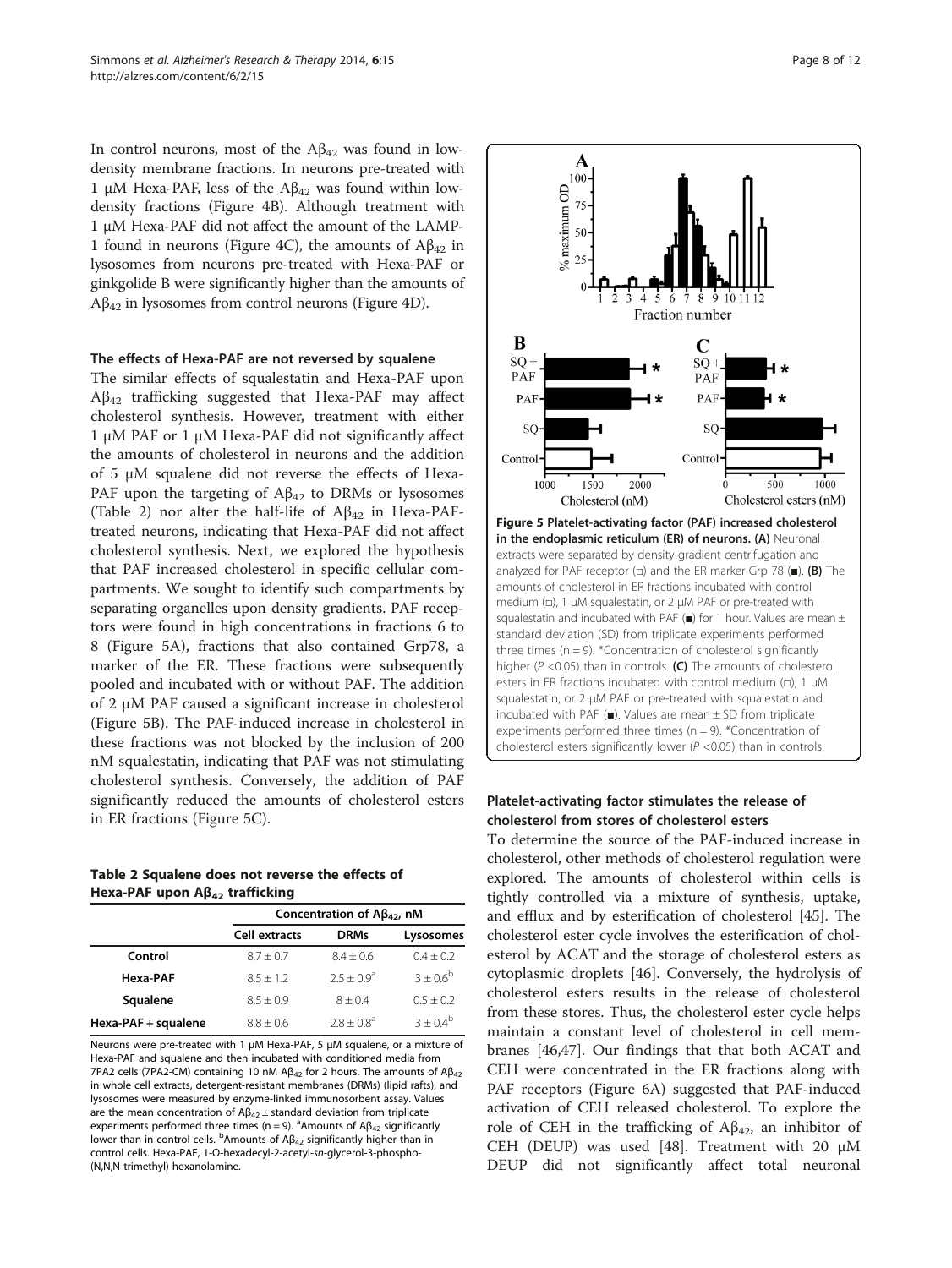<span id="page-8-0"></span>

cholesterol levels (552 ng cholesterol  $\pm$  34 compared with 519 ng  $\pm$  48, n = 6, P = 0.26). However, pre-treatment of ER fractions with 20 μM DEUP blocked the PAF-induced increase in cholesterol (Figure 6B) and the PAF-induced reduction in cholesterol esters (Figure 6C). Pre-treatment of neurons with 20 μM DEUP did not alter the amount of  $A\beta_{42}$  that bound to neurons, but reduced the amounts of  $A\beta_{42}$  in DRMs and increased the amounts of  $A\beta_{42}$  in lysosomes (Table 3). As a consequence, the half-life of  $A\beta_{42}$  in DEUP-treated cells was reduced to approximately 24 hours (Figure 6D). Pre-treatment of neurons with 20 μM DEUP also reduced the half-life of synthetic  $A\beta_{1-42}$  to approximately 24 hours (Figure 6E). Notably, these effects of DEUP were not reversed by the inclusion of 5 μM squalene, indicating that they were not mediated by inhibition of cholesterol synthesis. Collectively these results suggest that CEH regulates the hydrolysis of cholesterol esters in the ER which is involved in the trafficking of  $A\beta_{42}$ .

#### **Discussion**

This study showed that  $A\beta_{42}$  taken up by cultured neurons was found predominantly within lipid rafts, traffics via a pathway that avoids the lysosomes and consequently was cleared slowly. We hypothesize that the slow clearance of  $A\beta_{42}$  from neurons is a significant factor in the accumulation of  $A\beta_{42}$  within the brain and leads to synapse damage and dementia in AD. Critically we show that these properties are dependent upon  $A\beta_{42}$ induced activation of  $PLA<sub>2</sub>$ , the production of PAF, and the activation of CEH, the blockade of which alters the distribution of  $A\beta_{42}$  in neurons and greatly increased its degradation.

This study used nanomolar concentrations of Aβ which did not affect the viability of neurons and which were similar to those found in the cerebrospinal fluid [[49,50\]](#page-11-0) or in soluble brain extracts from patients with AD [\[51-53](#page-11-0)]. In control neurons, most of the Aβ was found within rafts, an observation consistent with reports that Aβ in the brain is found within cholesteroldense membrane rafts [\[19](#page-10-0)-[21\]](#page-10-0). Reports that Aβ affects

Table 3 Squalene does not reverse the effects of DEUP upon Aβ<sub>42</sub> trafficking

|                 | Concentration of $\mathsf{AB}_{42}$ , nM |              |                 |  |
|-----------------|------------------------------------------|--------------|-----------------|--|
|                 | Cell extracts                            | <b>DRMs</b>  | Lysosomes       |  |
| Control         | $8.7 + 0.7$                              | $8.4 + 0.6$  | $0.4 + 0.2$     |  |
| <b>DEUP</b>     | $8.6 + 0.9$                              | $2.2 + 0.7a$ | $2.8 + 0.3^{b}$ |  |
| Squalene        | $8.5 + 0.9$                              | $8 + 0.4$    | $0.5 + 0.2$     |  |
| DEUP + squalene | $8.9 + 0.8$                              | $2 + 0.6^a$  | $2.7 + 0.3^{b}$ |  |

Neurons were pre-treated with 20 μM diethylumbelliferyl phosphate (DEUP), 5 μM squalene, or a mixture of DEUP and squalene and then incubated with conditioned media from 7PA2 cells (7PA2-CM) containing 10 nM  $AB_{42}$  for 2 hours. The amounts of  $A\beta_{42}$  in whole cell extracts, detergent-resistant membranes (DRMs) (lipid rafts), and lysosomes were measured by enzyme-linked immunosorbent assay. Values are the mean concentration of  $A\beta_{42}$  ± standard deviation from triplicate experiments performed three times ( $n = 9$ ). <sup>a</sup>Amounts of Aβ<sub>42</sub> significantly less than in control cells. <sup>b</sup>Amounts of Aβ<sub>42</sub> significantly higher than in control cells.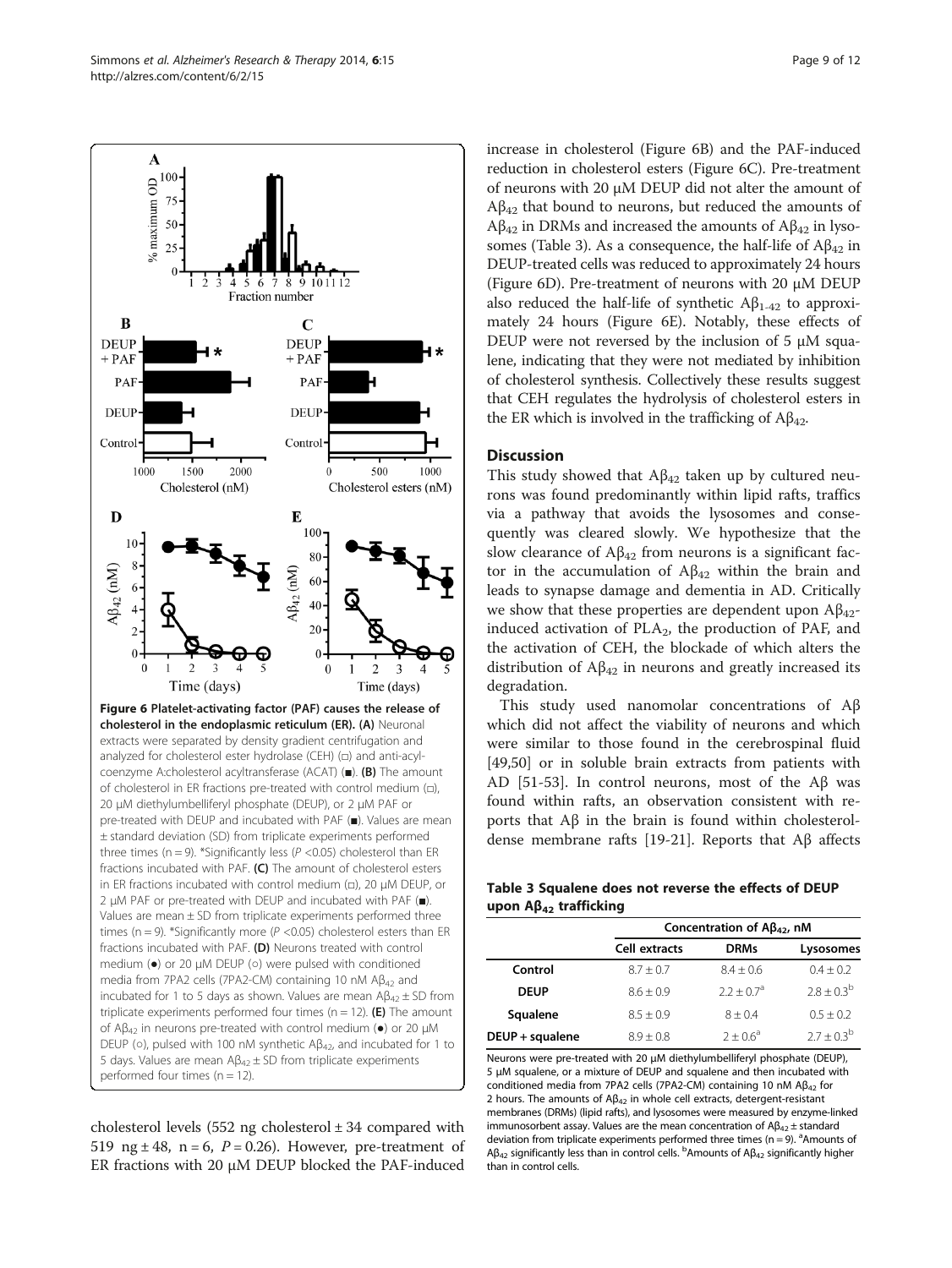<span id="page-9-0"></span>cellular cholesterol homeostasis [[54-56\]](#page-11-0) suggested that Aβ modifies the biochemistry of cell membranes and thus creates the rafts that are responsible for its trafficking. The targeting of  $Aβ<sub>42</sub>$  to rafts may have important biological consequences as many of the proteins that are targeted to rafts avoid the classic endocytic trafficking pathway that ends in the lysosomes [[22](#page-10-0),[57](#page-11-0)]. Our observations were compatible with  $Aβ<sub>42</sub>$  trafficking via a recycling pathway in neurons as little  $A\beta_{42}$  was found within lysosomes and consequently  $A\beta_{42}$  had a long half-life (over 5 days) in these neuronal cultures.

Here, we show that the trafficking of  $A\beta_{42}$  within neurons could be affected by inhibiting cholesterol synthesis. Cholesterol has multiple effects upon cells, including altering membrane fluidity, protein trafficking, endocytosis, and exocytosis [\[58\]](#page-11-0). More specifically, cholesterol is important for the formation and function of membrane rafts, and in cholesterol-depleted neurons, most of the  $A\beta_{42}$  was excluded from such rafts. Consequently, more  $A\beta_{42}$  was found within lysosomes and the half-life of  $A\beta_{42}$  was reduced from over 5 days in untreated neurons to less than 24 hours in squalestatin-treated neurons. Squalestatin was used because it inhibits squalene synthetase and reduces cholesterol production without affecting the production of the isoprenoids [\[27\]](#page-11-0). However, because squalestatin does not cross the blood-brain barrier, it does not have clinical application. Similar results were obtained in neurons treated with simvastatin, a cholesterol synthesis inhibitor that crosses the blood-brain barrier (data not shown). Simvastatin is widely used clinically and has been reported to reduce cholesterol levels within the brain [[59,60\]](#page-11-0).

Since cholesterol synthesis inhibitors affect many cholesterol-sensitive processes, we sought to find a compound with a more selective effect on rafts containing Aβ. Here, we showed that inhibitors of cPLA<sub>2</sub>, an enzyme that is implicated in tubule formation and intracel-lular trafficking [\[41](#page-11-0)-[44\]](#page-11-0), also affected  $A\beta_{42}$  distribution. The activation of  $cPLA_2$  is the first step in the production of PAF [[61,62\]](#page-11-0). PAF is produced in neurons incubated with  $A\beta_{42}$ , and the amounts of PAF were elevated in both the temporal cortex of patients with AD and in murine AD models [\[63\]](#page-11-0). Our study suggested that the effects of cPLA<sub>2</sub> inhibitors on  $A\beta_{42}$  distribution were mediated by a reduction in PAF production; not only did PAF antagonists have similar effects as  $cPLA_2$  inhibitors, but PAF also reversed the effects of  $cPLA_2$  inhibitors on  $Aβ<sub>42</sub>$  distribution and degradation.

Treating neurons with  $PLA_2$  inhibitors, PAF antagonists, or PAF did not affect total cellular cholesterol concentrations, suggesting that these drugs did not affect cholesterol synthesis. PAF receptors were concentrated in the ER, and PAF increased cholesterol concentrations within ER fractions. Our studies are consistent with the hypothesis that local cholesterol concentrations within

the ER affect the formation and functional rafts involved in the trafficking of  $A\beta_{42}$ . Consequently, PAF antagonists had similar effects to squalestatin on the trafficking of  $Aβ<sub>42</sub>$  in that they reduced the amount of  $Aβ<sub>42</sub>$  within rafts. PAF is involved in endocytosis and endosome formation [[64](#page-11-0),[65](#page-11-0)], and the blockade of PAF receptors may block the formation of endocytic structures involved in the trafficking or  $A\beta_{42}$ . In neurons pre-treated with PAF receptor antagonists, more  $A\beta_{42}$  was detected within lysosomes, sites of protein degradation [[66\]](#page-11-0), and the halflife of  $A\beta_{42}$  was reduced to less than 24 hours.

Notably, the PAF-induced increase in cholesterol was accompanied by reduced cholesterol esters, suggesting that cholesterol was being released from stores of cholesterol esters. The enzymes involved in the cholesterol ester cycle, ACAT and CEH, were also concentrated in the ER [\[67](#page-11-0)], and the PAF-induced increase in cholesterol was blocked by inhibition of CEH. The role of CEH in  $A\beta_{42}$  metabolism was demonstrated by using an inhibitor of CEH [[48\]](#page-11-0), which greatly increased the degradation of  $A\beta_{42}$  in a similar manner as PAF antagonists or squalestatin. Collectively these results indicate that PAF regulates the deacylation of cholesterol esters in the ER, freeing cholesterol that affects the formation and function of rafts which are involved in the trafficking of  $A\beta_{42}$ .

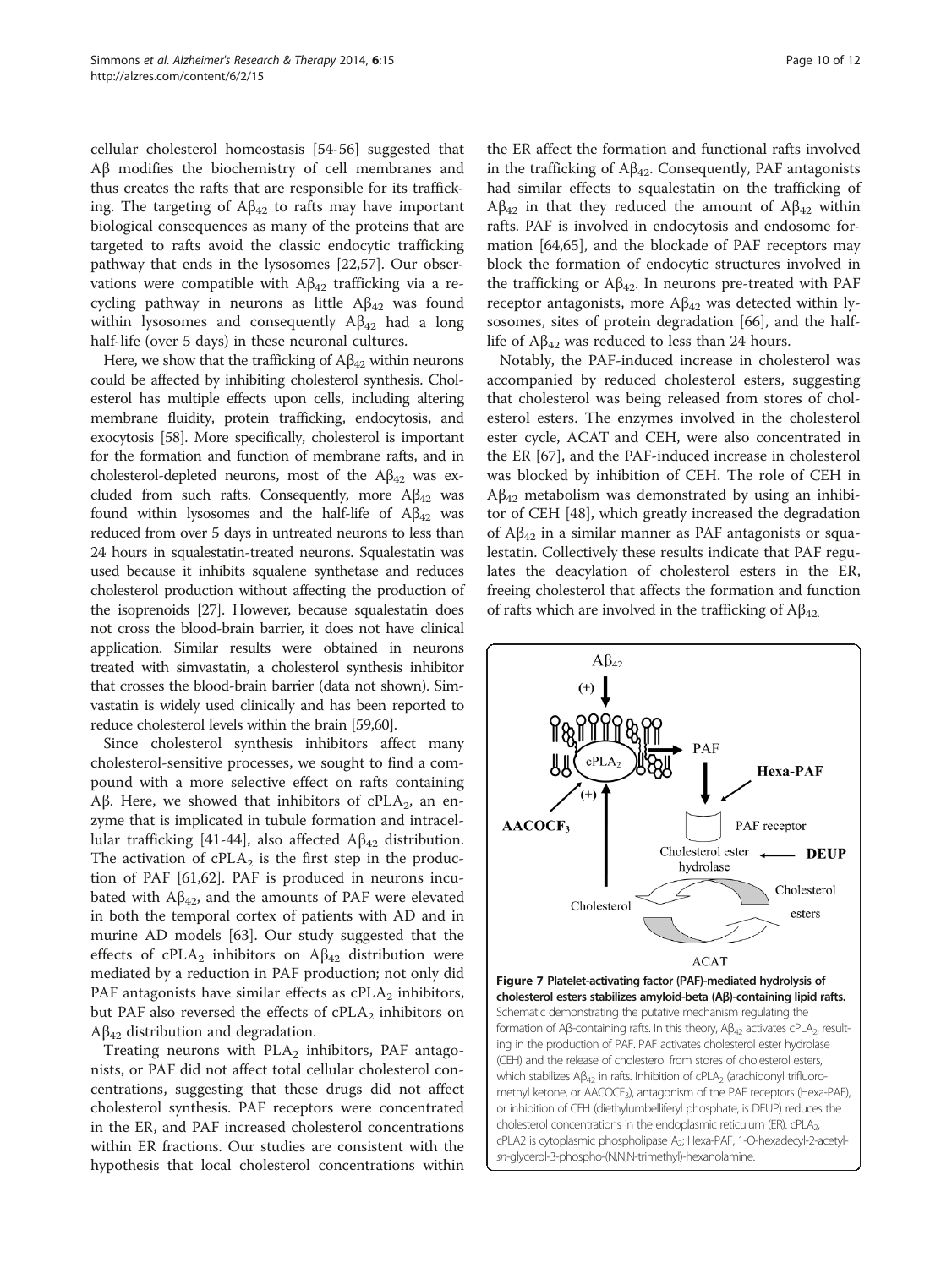#### <span id="page-10-0"></span>Conclusions

In summary, these results support the hypothesis that  $A\beta_{42}$ -induced activation of PLA<sub>2</sub> leads to the production of PAF which releases cholesterol from cholesterol esters. The cholesterol helps stabilize  $\mathbf{A}\beta_{42}$  in rafts which traffic via a recycling pathway that avoids the lysosomes. Thus, PAF receptor antagonists that reduce the release of cholesterol affect the rafts that direct  $A\beta_{42}$  into the recycling pathway as summarized in Figure [7](#page-9-0). Consequently, in these neurons, the half-life of  $A\beta_{42}$  was greatly reduced. In neurons treated with cholesterol synthesis inhibitors, PAF antagonists, or CEH inhibitors, the trafficking of  $A\beta_{42}$  is altered so that  $A\beta_{42}$  was found outside rafts, was targeted to lysosomes, and rapidly degraded. The novel observation that the activation of specific signaling pathways controls the trafficking and degradation of  $A\beta_{42}$  may aid the development of drugs to delay the progression of AD.

#### Abbreviations

7PA2-CM: conditioned media from 7PA2 cells; AACOCF<sub>3</sub>: arachidonyl trifluoromethyl ketone; ACAT: acyl-coenzyme A:cholesterol acyltransferase; AD: Alzheimer's diesease; Aβ: amyloid-beta; CEH: cholesterol ester hydrolase; CM: conditioned media; cPLA<sub>2</sub>: cytoplasmic phospholipase A<sub>2</sub>; DEUP: diethylumbelliferyl phosphate; DRM: detergent-resistant membrane; ELISA: enzyme-linked immunosorbent assay; ER: endoplasmic reticulum; Hexa-PAF: 1-O-hexadecyl-2-acetyl-sn-glycerol-3-phospho-(N,N,N-trimethyl) hexanolamine; LAMP-1: lysosome-associated membrane protein 1; mAb: monoclonal antibody; MAFP: methyl arachidonyl fluorophosphonate; PAF: platelet-activating factor; PBS: phosphate-buffered saline; PLA<sub>2</sub>: phospholipase A<sub>2</sub>; PVDF: polyvinylidiene fluoride; SDS: sodium dodecyl sulphate.

#### Competing interests

The authors declare that they have no competing interests.

#### Authors' contributions

VI and CS contributed to data collection and analysis and to drafting and critical revision of manuscript. CB contributed to conception and design, data collection and analysis, and manuscript writing and revision. AW contributed to conception and design and to manuscript writing. All authors read and approved the final manuscript.

#### Acknowledgments

This work was supported by the Royal Veterinary College BioVeterinary Science research project funds. We thank Professor Edward Koo for supplying 7PA2 cells.

#### Author details

<sup>1</sup>Department of Pathology and Pathogen Biology, Royal Veterinary College, Hawkshead Lane, North Mymms, Herts AL9 7TA, UK. <sup>2</sup>Department of Veterinary Medicine, University of Cambridge, Madingley Road, Cambridge CB3 OES, UK.

#### Received: 31 July 2013 Accepted: 19 February 2014 Published: 13 March 2014

#### References

- 1. Vassar R, Citron M: Ab-generating enzymes: recent advances in b and g-secretase research. Neuron 2000, 27:419–422.
- 2. Georganopoulou DG, Chang L, Nam JM, Thaxton CS, Mufson EJ, Klein WL, Mirkin CA: Nanoparticle-based detection in cerebral spinal fluid of a soluble pathogenic biomarker for Alzheimer's disease. Proc Natl Acad Sci USA 2005, 102:2273–2276.
- 3. De Felice FG, Wu D, Lambert MP, Fernandez SJ, Velasco PT, Lacor PN, Bigio EH, Jerecic J, Acton PJ, Shughrue PJ, Chen-Dodson E, Kinney GG, Klein WL:

Alzheimer's disease-type neuronal tau hyperphosphorylation induced by Aβ oligomers. Neurobiol Aging 2008, 29:1334–1347.

- 4. Selkoe DJ: Alzheimer's disease: a central role for amyloid. J Neuropath Exp Neurol 1994, 53:438–447.
- Lambert MP, Barlow AK, Chromy BA, Edwards C, Freed R, Liosatos M, Morgan TE, Rozovsky I, Trommer B, Viola KL, Wals P, Zhang C, Finch CE, Krafft GA, Klein WL: Diffusible, nonfibrillar ligands derived from Aβ1-42 are potent central nervous system neurotoxins. Proc Natl Acad Sci U S A 1998, 95:6448–6453.
- 6. Klein WL, Krafft GA, Finch CE: Targeting small Ab oligomers: the solution to an Alzheimer's disease conundrum? Trends Neurosci 2001, 24:219–224.
- 7. Gouras GK, Tampellini D, Takahashi RH, Capetillo-Zarate E: Intraneuronal beta-amyloid accumulation and synapse pathology in Alzheimer's disease. Acta Neuropathol 2010, 119:523–541.
- 8. Takahashi RH, Milner TA, Li F, Nam EE, Edgar MA, Yamaguchi H, Beal MF, Xu H, Greengard P, Gouras GK: Intraneuronal Alzheimer Ab<sub>42</sub> accumulates in multivesicular bodies and is associated with synaptic pathology. Am J Path 2002, 161:1869-1879.
- 9. Iwata N, Tsubuki S, Takaki Y, Shirotani K, Lu B, Gerard NP, Gerard C, Hama E, Lee H-J, Saido TC: Metabolic regulation of brain abeta by neprilysin. Science 2001, 292:1550–1552.
- 10. Miller BC, Eckman EA, Sambamurti K, Dobbs N, Chow KM, Eckman CB, Hersh LB, Thiele DL: Amyloid-b peptide levels in brain are inversely correlated with insulysin activity levels in vivo. Proc Natl Acad Sci U S A 2003, 100:6221–6226.
- 11. Sun B, Zhou Y, Halabisky B, Lo I, Cho SH, Mueller-Steiner S, Devidze N, Wang X, Grubb A, Gan L: Cystatin C-cathepsin B axis regulates amyloid beta levels and associated neuronal deficits in an animal model of Alzheimer's disease. Neuron 2008, 60:247–257.
- 12. Yamin R, Zhao C, O'Connor P, McKee A, Abraham C: Acyl peptide hydrolase degrades monomeric and oligomeric amyloid-beta peptide. Mol Neurodegener 2009, 4:33.
- 13. Shankar G, Walsh D: Alzheimer's disease: synaptic dysfunction and A beta. Mol Neurodegener 2009, 4:48.
- 14. Manzoni C, Colombo L, Messa M, Cagnotto A, Cantú L, Del Favero E, Salmona M: Overcoming synthetic A beta peptide aging: a new approach to an age-old problem. Amyloid 2009, 16:71–80.
- 15. Podlisny MB, Ostaszewski BL, Squazzo SL, Koo EH, Rydell RE, Teplow DB, Selkoe DJ: Aggregation of secreted amyloid b-protein into sodium dodecyl sulfate-stable oligomers in cell culture. J Biol Chem 1995, 270:9564–9570.
- 16. Shankar GM, Bloodgood BL, Townsend M, Walsh DM, Selkoe DJ, Sabatini BL: Natural Oligomers of the alzheimer amyloid-b protein induce reversible synapse loss by modulating an NMDA-type glutamate receptordependent signaling pathway. J Neurosci 2007, 27:2866-2875.
- 17. Shankar GM, Li S, Mehta TH, Garcia-Munoz A, Shepardson NE, Smith I, Brett FM, Farrell MA, Rowan MJ, Lemere CA, Regan CM, Walsh DM, Sabatini BL, Selkoe DJ: Amyloid-β protein dimers isolated directly from Alzheimer's brains impair synaptic plasticity and memory. Nat Med 2008, 14:837–842.
- 18. Walsh DM, Selkoe DJ: Ab oligomers a decade of discovery. J Neurochem 2007, 101:1172–1184.
- 19. Oshima N, Morishima-Kawashima M, Yamaguchi H, Yoshimura M, Sugihara S, Khan K, Games D, Schenk D, Ihara Y: Accumulation of amyloid b-protein in the low-density membrane domain accurately reflects the extent of {beta}-amyloid deposition in the brain. Am J Pathol 2001, 158:2209–2218.
- 20. Kawarabayashi T, Shoji M, Younkin LH, Wen-Lang L, Dickson DW, Murakami T, Matsubara E, Abe K, Ashe KH, Younkin SG: Dimeric amyloid β protein rapidly accumulates in lipid rafts followed by apolipoprotein E and phosphorylated tau accumulation in the Tg2576 mouse model of Alzheimer's disease. J Neurosci 2004, 24:3801–3809.
- 21. Lee SJ, Liyanage U, Bickel PE, Xia W, Lansbury PT Jr, Kosik KS: A detergent-insoluble membrane compartment contains A beta in vivo. Nat Med 1998, 4:730–734.
- 22. Nabi IR, Le PU: Caveolae/raft-dependent endocytosis. J Cell Biol 2003, 161:673–677.
- 23. Nichols B: Caveosomes and endocytosis of lipid rafts. J Cell Sci 2003, 116:4707–4714.
- Hancock JF: Lipid rafts: contentious only from simplistic standpoints. Nat Rev Mol Cell Biol 2006, 7:456–462.
- 25. Pike LJ: Lipid rafts: heterogeneity on the high seas. Biochem J 2004, 378:281–292.